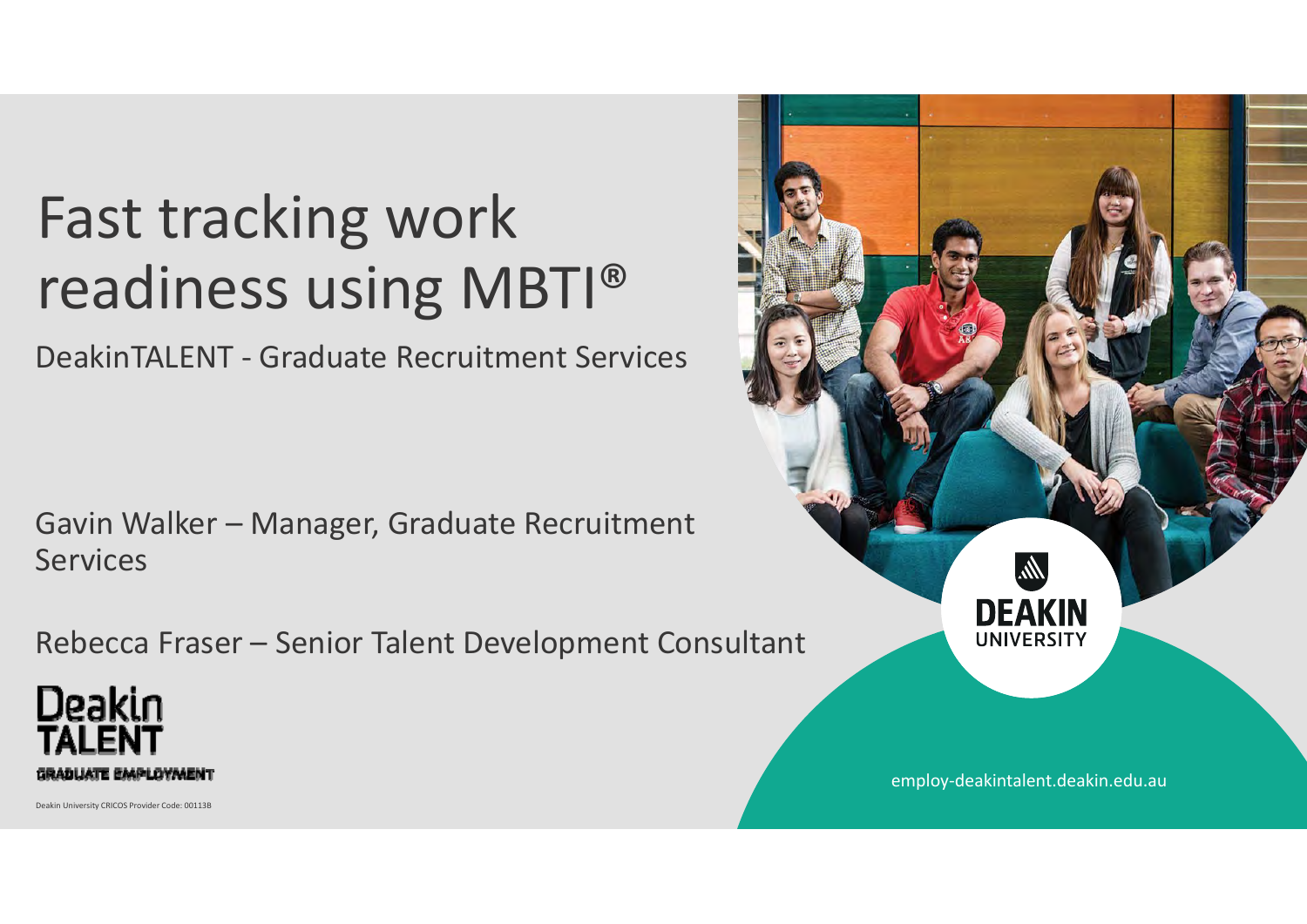### Gavin Walker

Manager, Graduate recruitment services

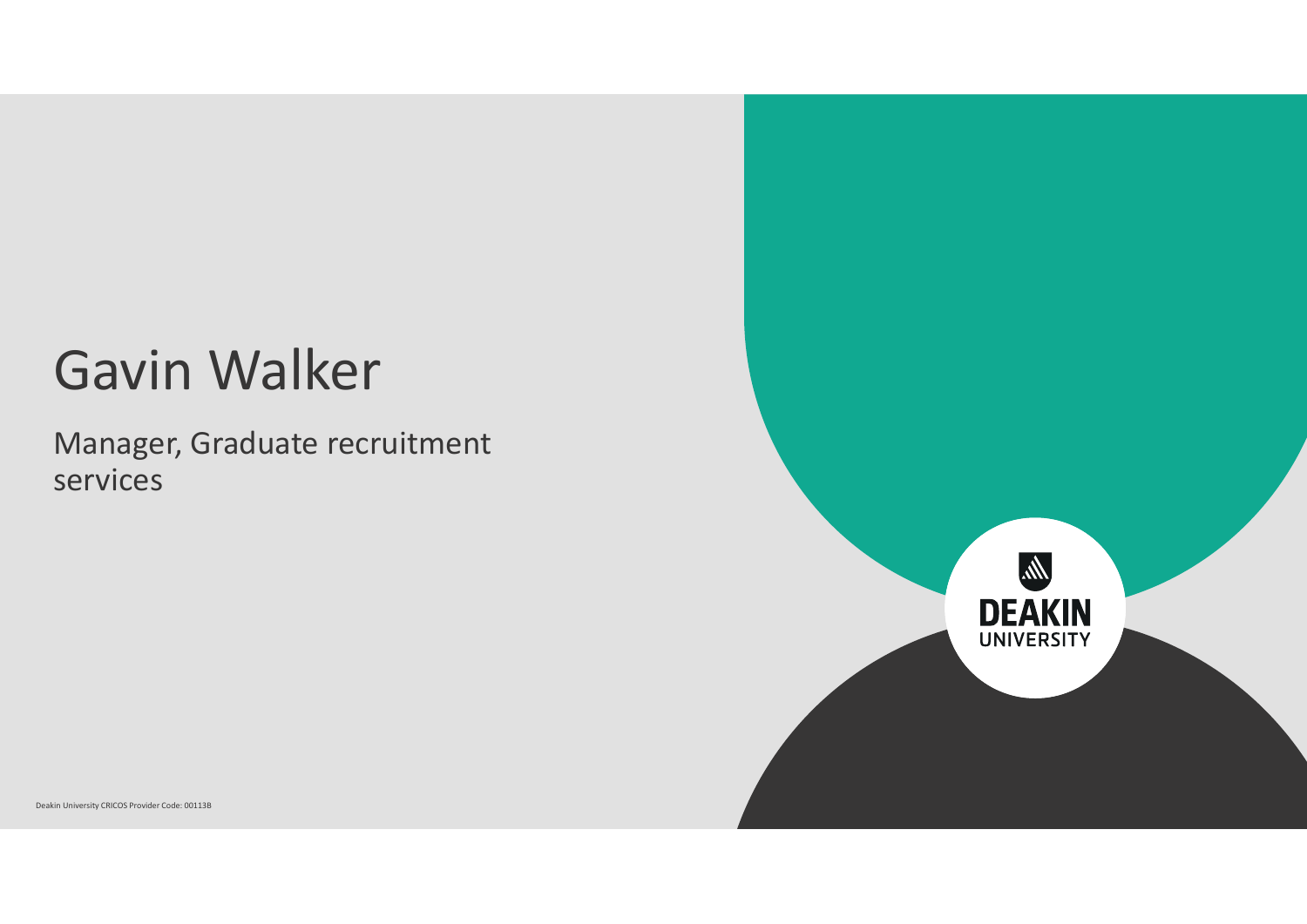## **About DeakinTALENT**

### Rethinking graduate employment

Our careers and employment service has been transformed to create an innovative and personalised service for our employer partners, students and graduates. The DeakinTALENT programs and services prepare Deakin students for the jobs and careers of the future.

We need to prepare students for jobs and careers in a world where:

- $>$ Having a University degree doesn't guarantee you a job
- >What you study doesn't define or limit the graduate job role or career you can build
- >Students need support and education about in demand and growing sectors or outside of the box careers
- >The graduate recruitment market operates more like an experienced hire market
- >Career paths are not linier ‐ students need the tools to self manage and navigate a career not just a first job



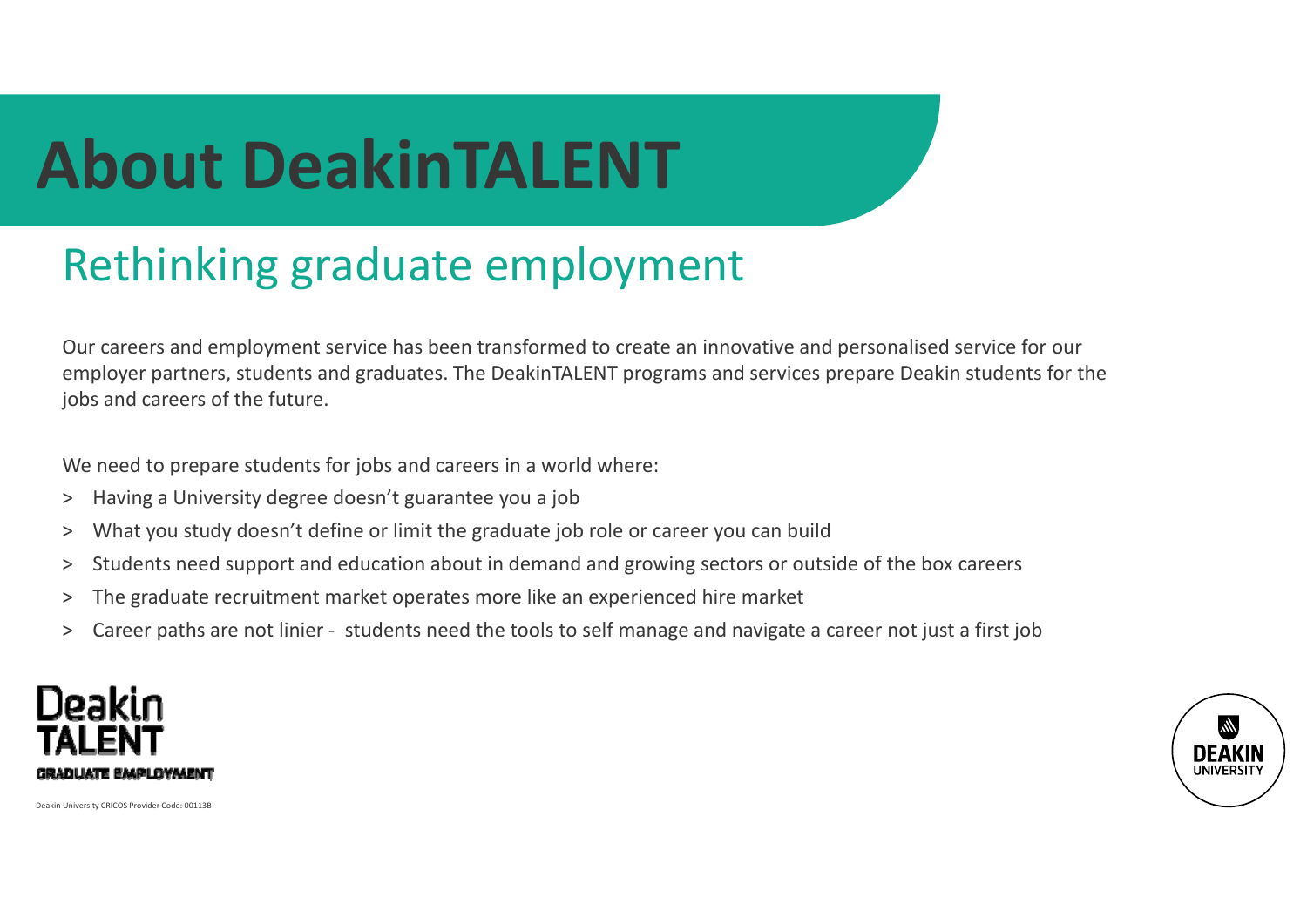### **Challenges faced when recruiting and on‐boarding a graduate**

- >Learning to communicate in a respectful, professional style
- $>$ Being adaptable and willing to receive feedback
- $>$ Managing stress and conflict
- $\geq$ Transitioning to constant face to face communication
- $>$ 48% of employers recruit based on behaviour
- > SMEs Challenges are even greater than those of larger firms
	- > Lack of personal development from the graduate perspective
	- > Limited network of peers to support Graduates
	- > Limited time for development via Central HR functions



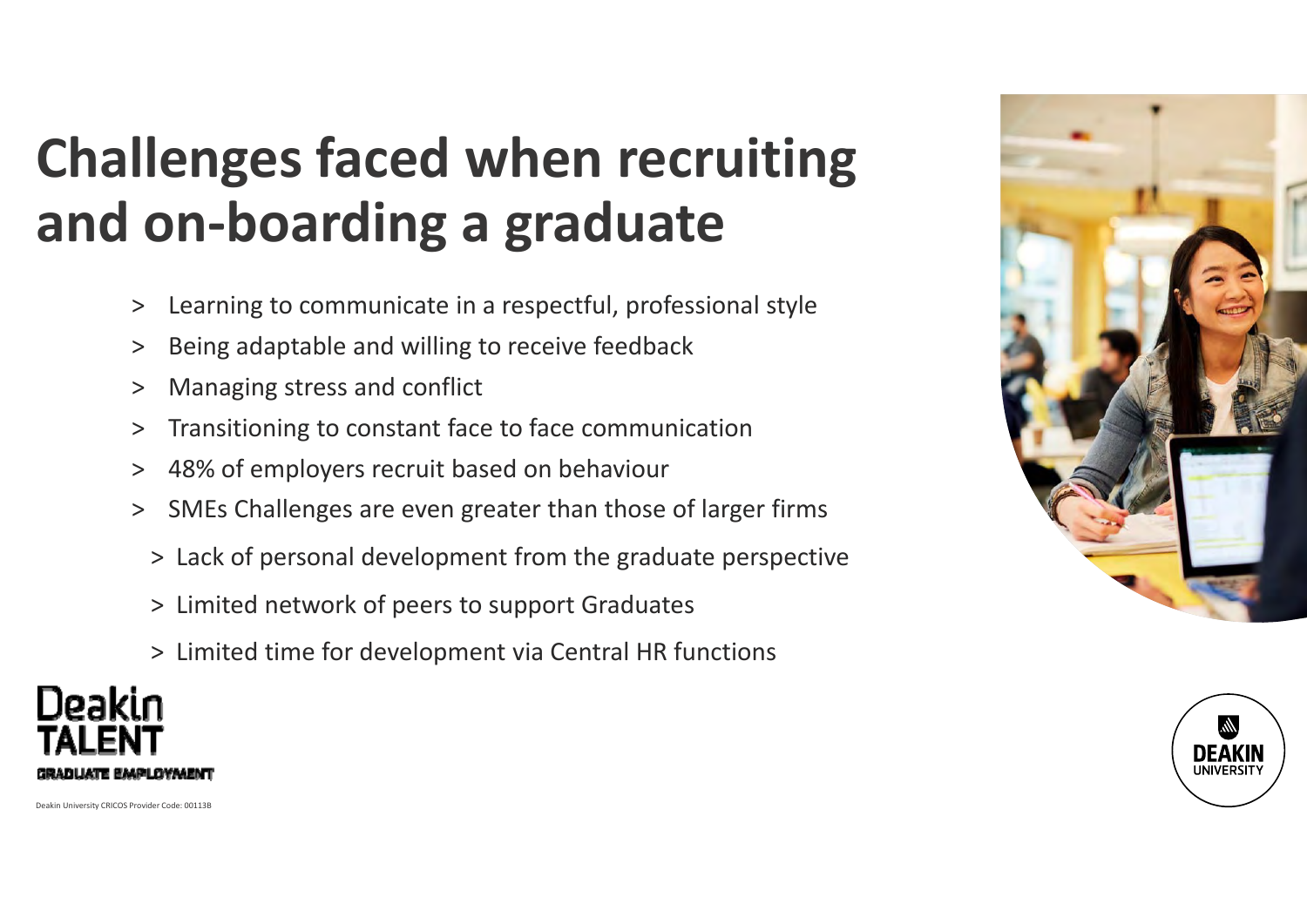#### **Graduate KickSTART Program**

The KickSTART Program has been designed to deliver a unique graduate development program that simulates the type of personal development offered by larger employers. The key driver is to give graduates in smaller organisations access to personal and professional development to kickstart their career.

- $>$  Graduates who have been hired exclusively through our shortlisting service will have access to the program
- $>$ Each attendee is invited to participate in 3 personal and professional development sessions per year
- $>$  Each session comprises of a professional development topic, guest speaker and networking with other graduates
- > There is a rolling admission into the program during the year so your new hire is enrolled in the next session
- > Sessions include personal discovery, professional impact, career planning and self leadership
- $>$ Free program\*



**IINIVERSIT** 

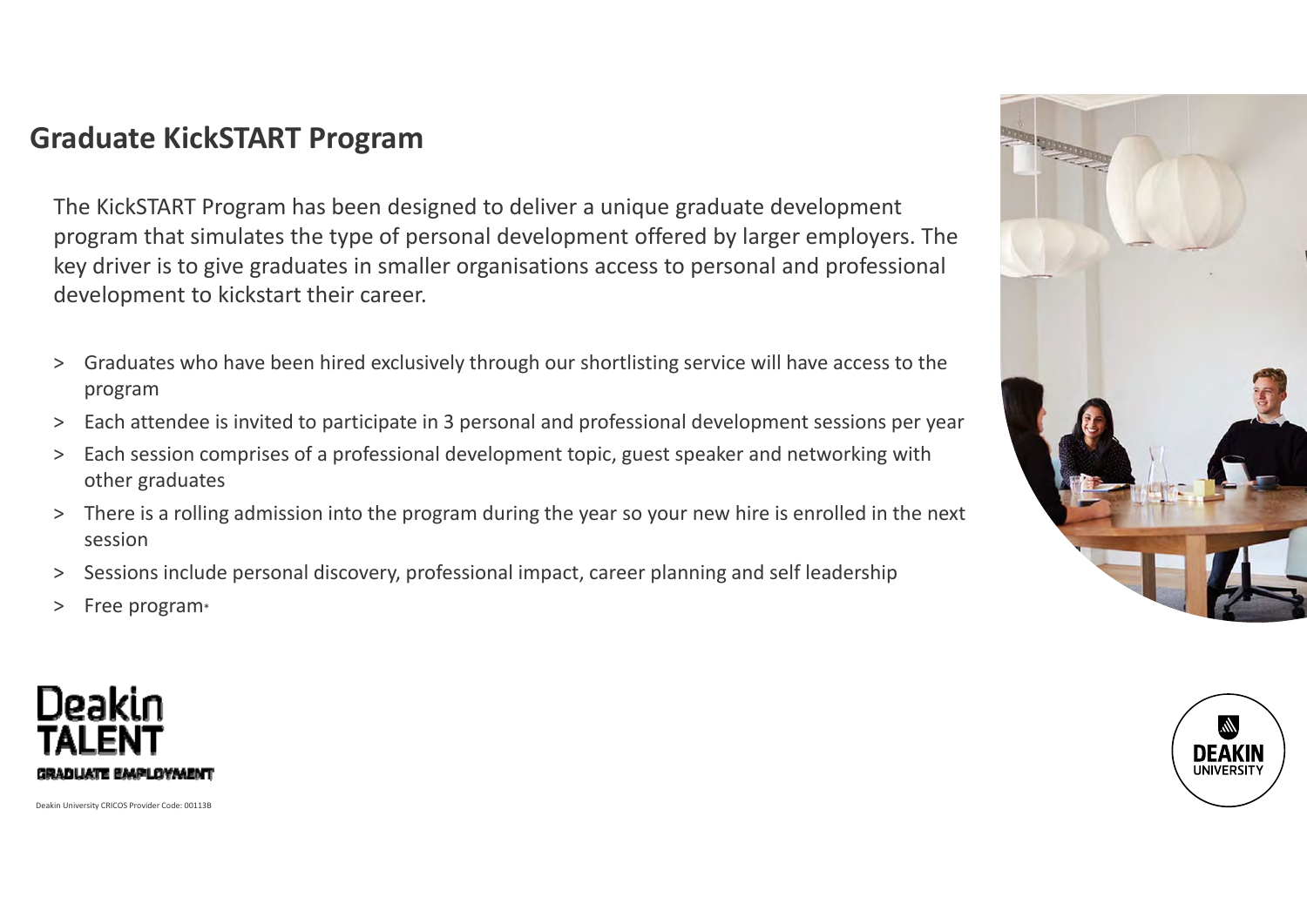### Rebecca Fraser

Senior talent development consultant

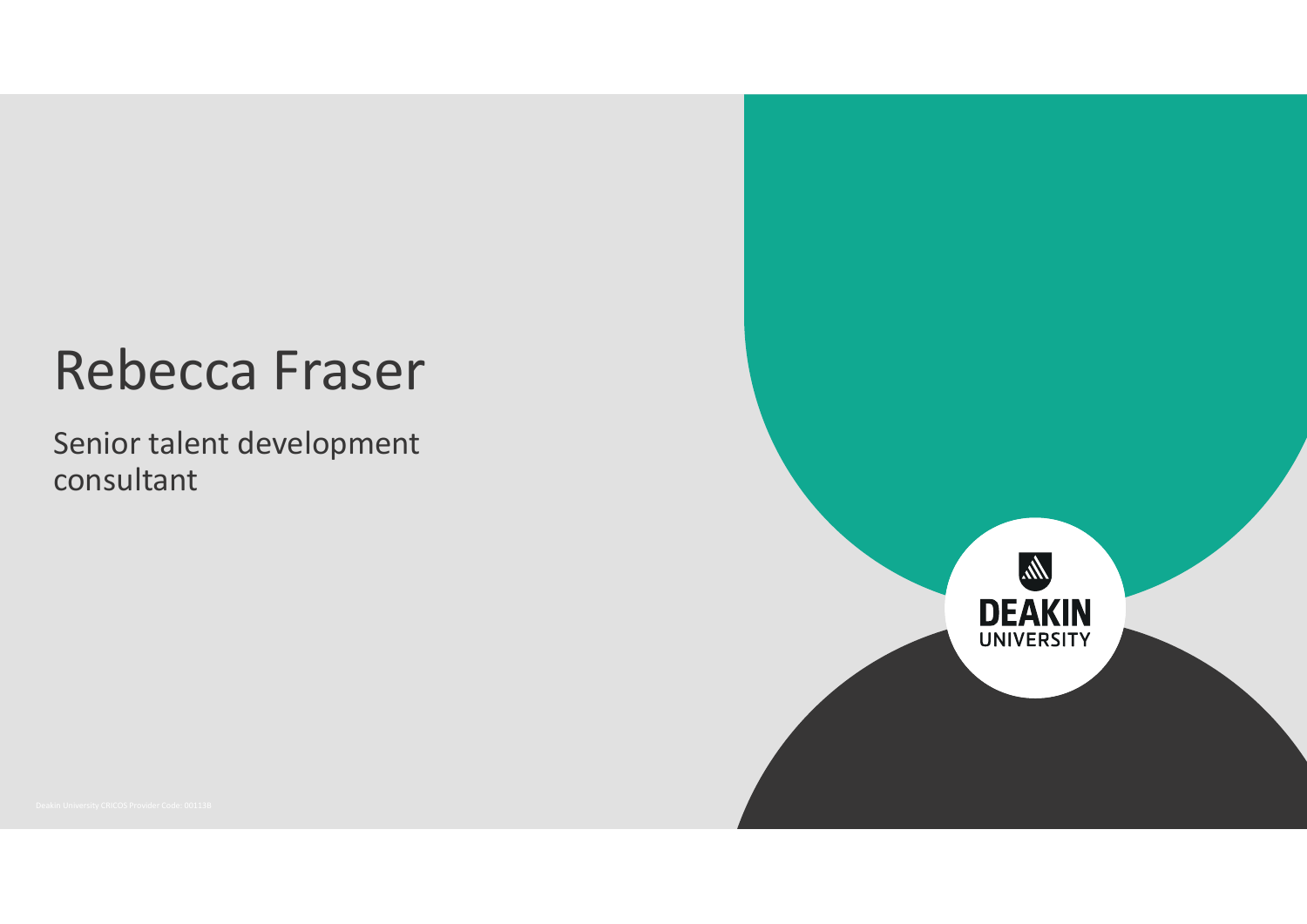

### "*Who looks outside dreams, who looks inside awakens"*

~ Carl Jung

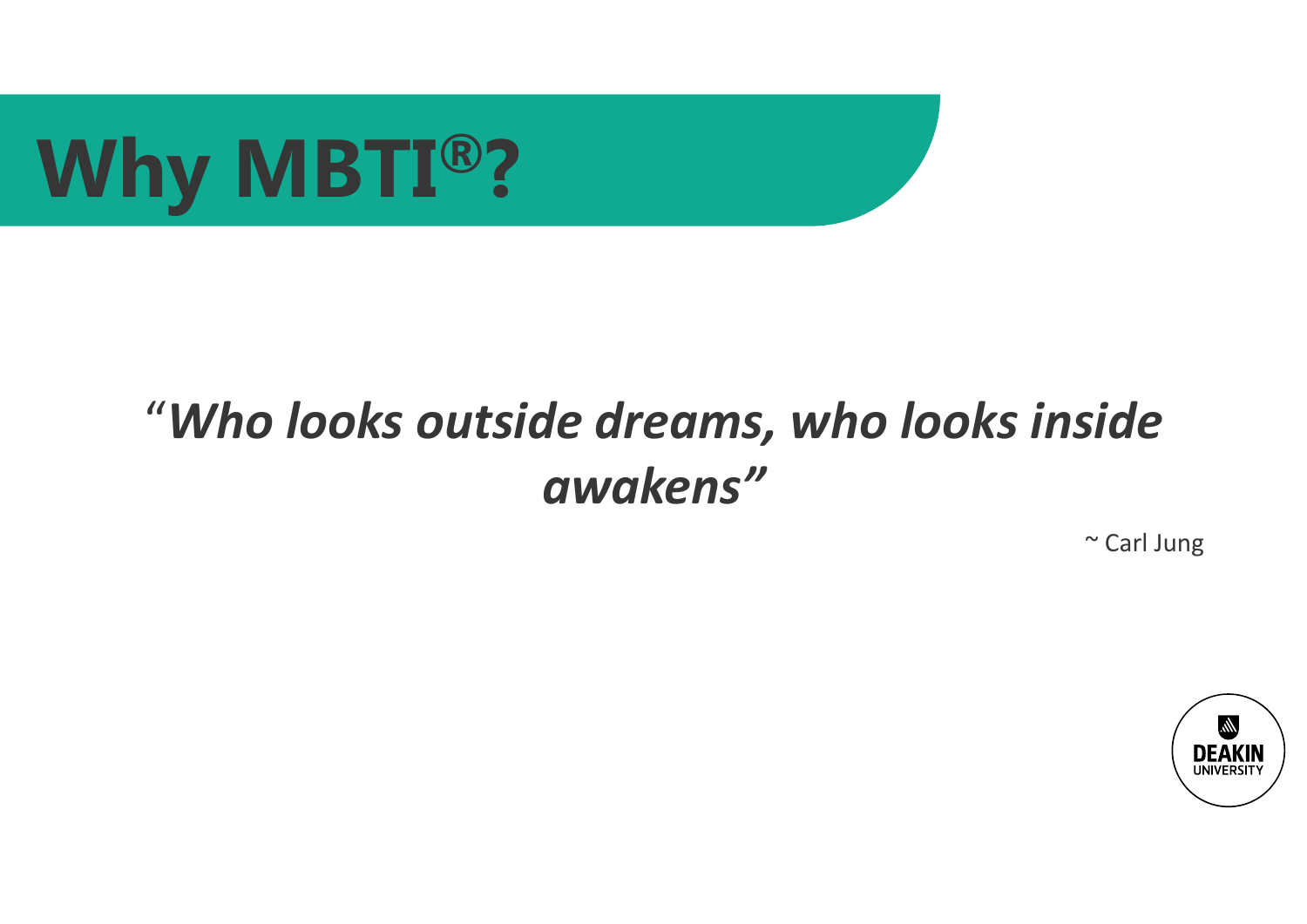## **Breaking the myth: E or I?**

### *"There is no such thing as a pure introvert or extrovert. Such a person would be in the lunatic asylum. "*







**DEAK IINIVERSI**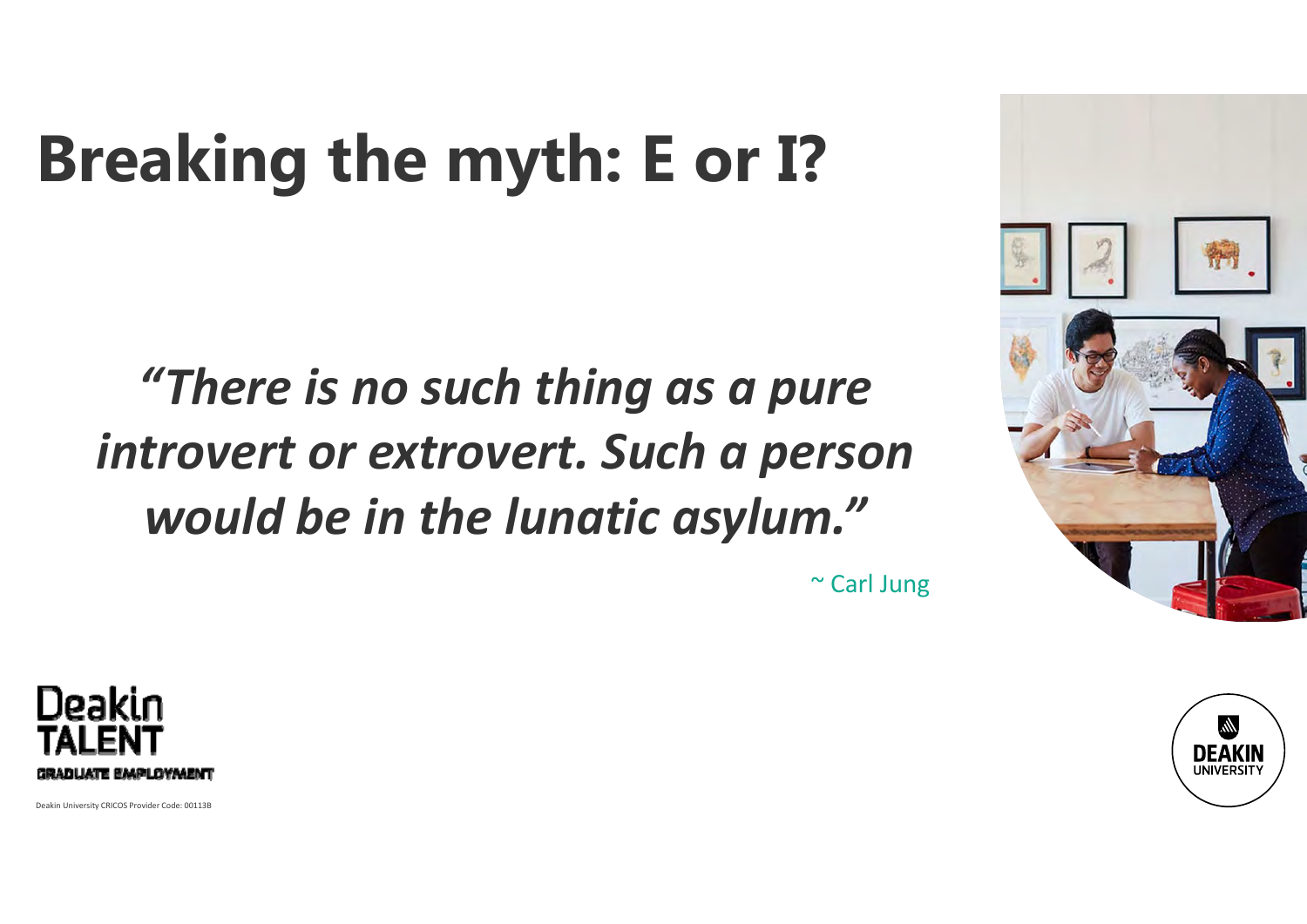# **Self leadership**

### *"Everything that irritates us about others can lead to an understanding of ourselves"*

~ Carl Jung

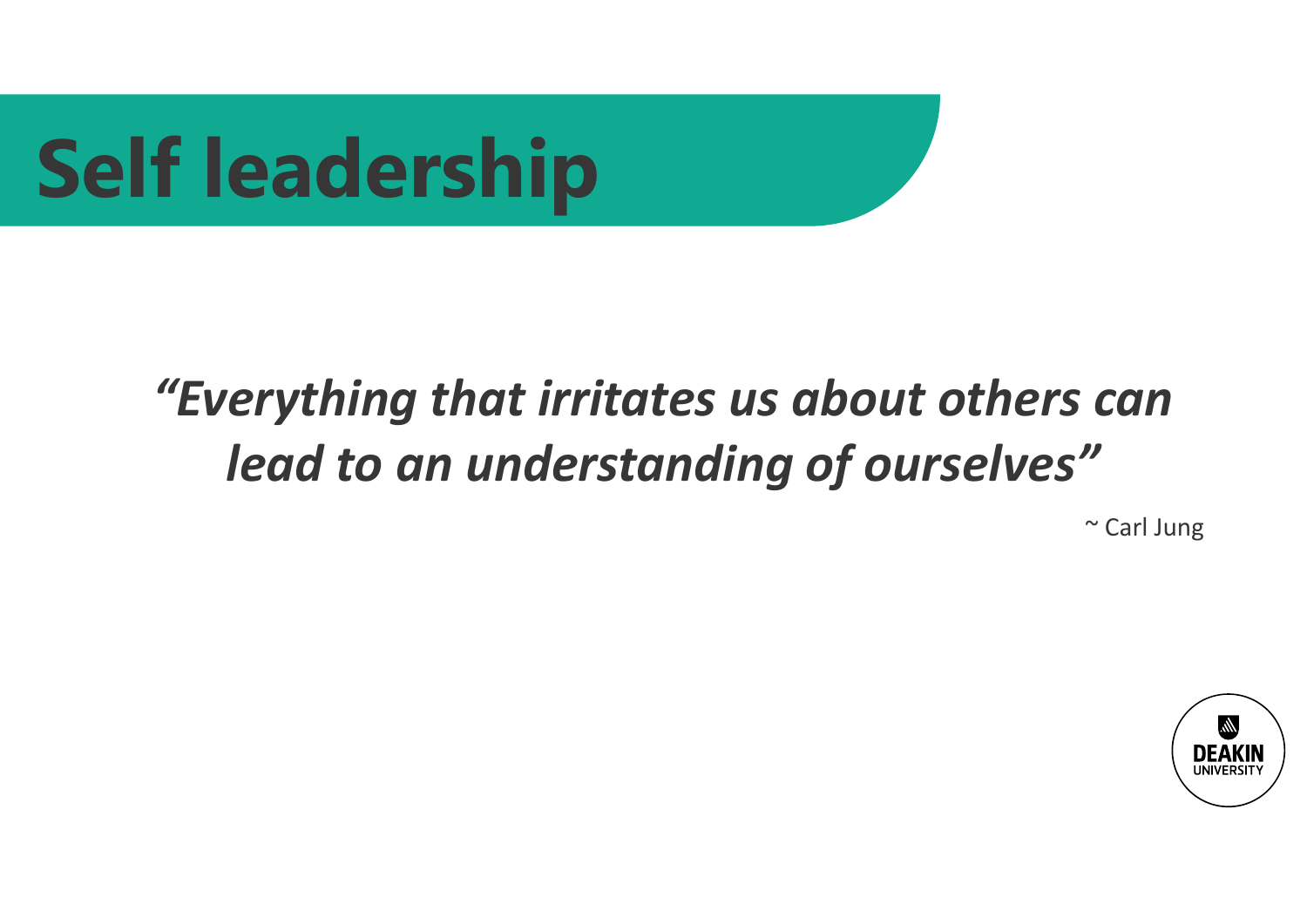## **Communication**

### *"The shoe that fits one person pinches another. There is no recipe for living that suits all cases"*





Deakin University CRICOS Provider Code: 00113B



~ Carl Jung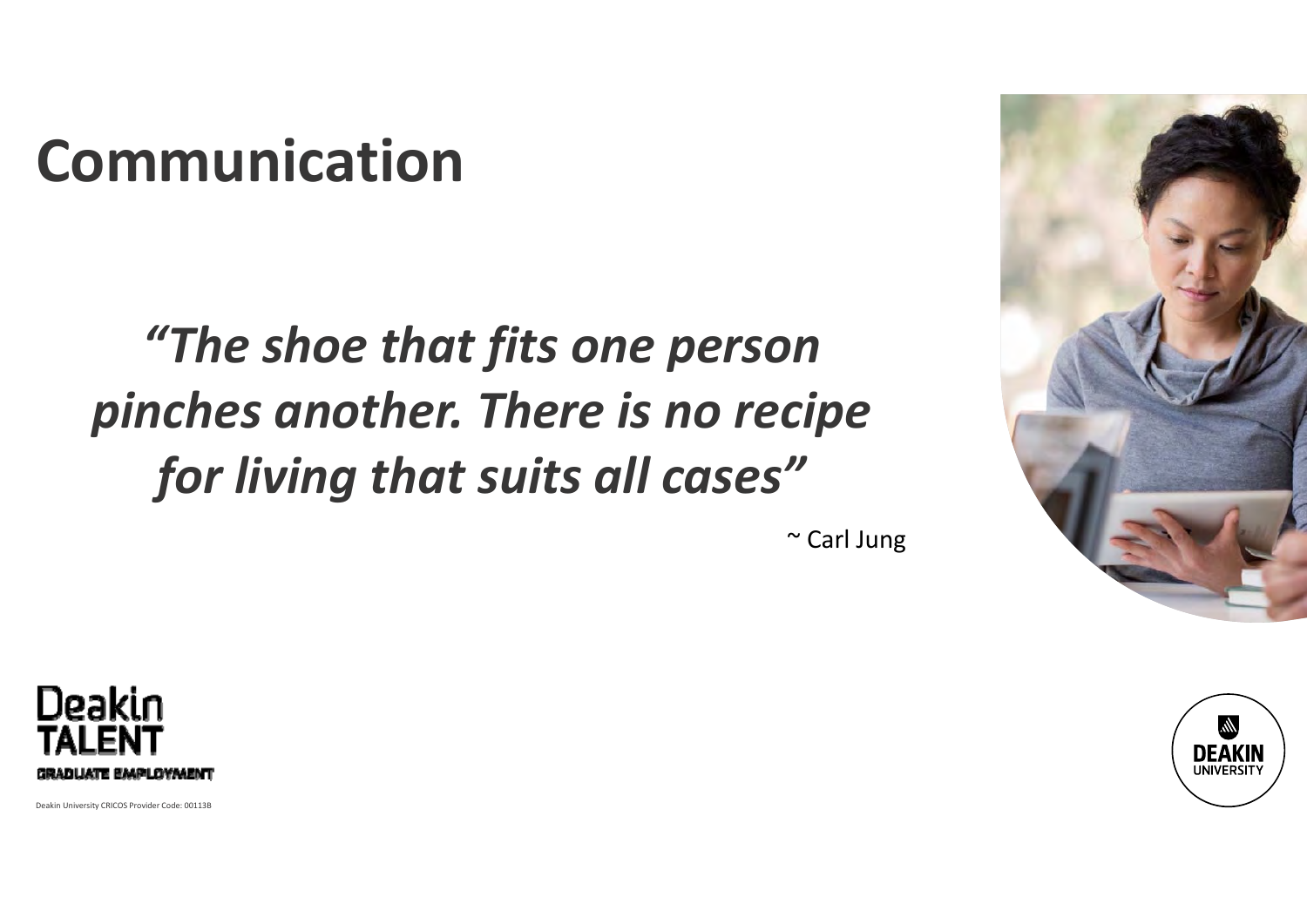### **The feedback – An employers perspective**



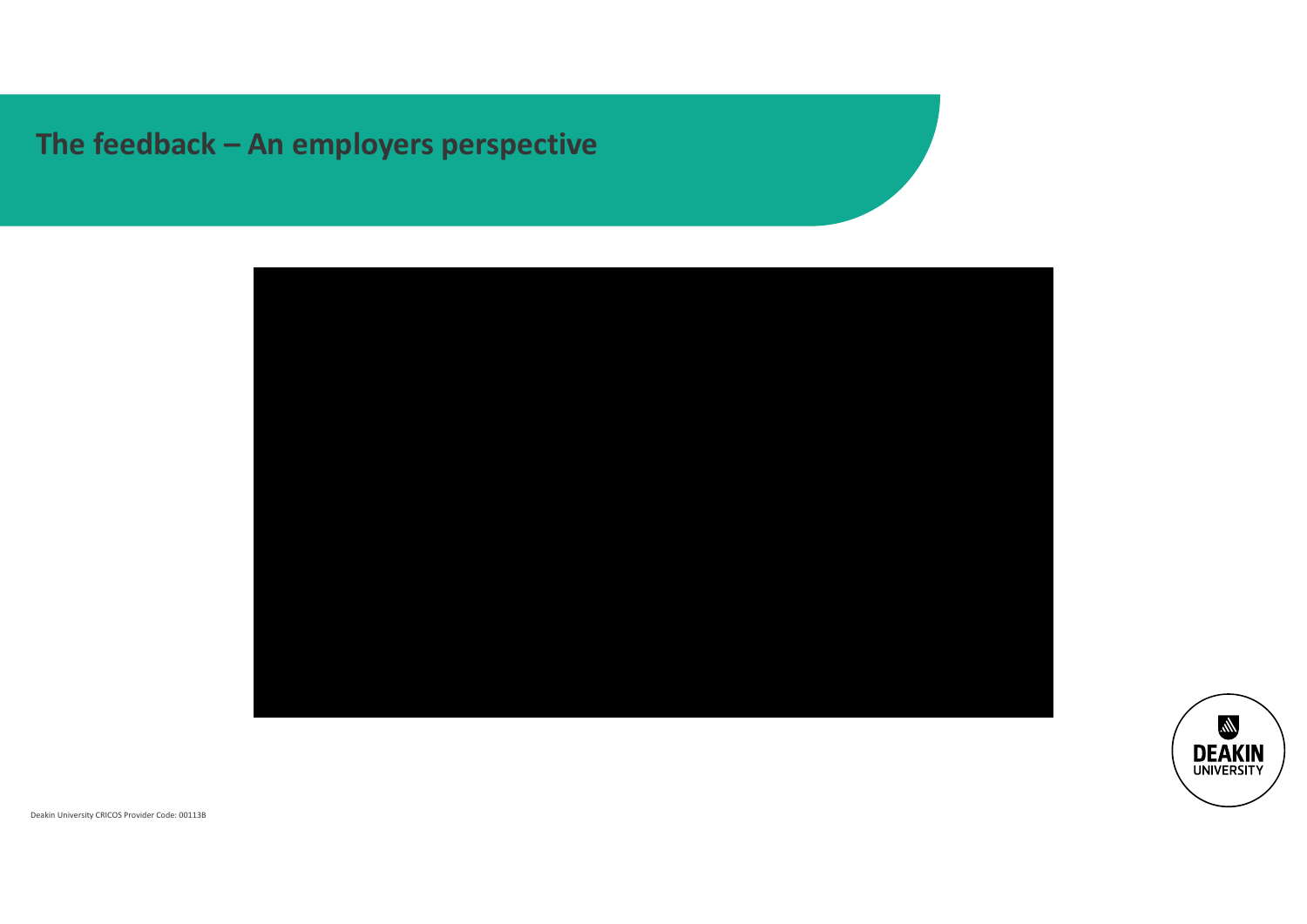#### **The feedback – An graduates perspective**